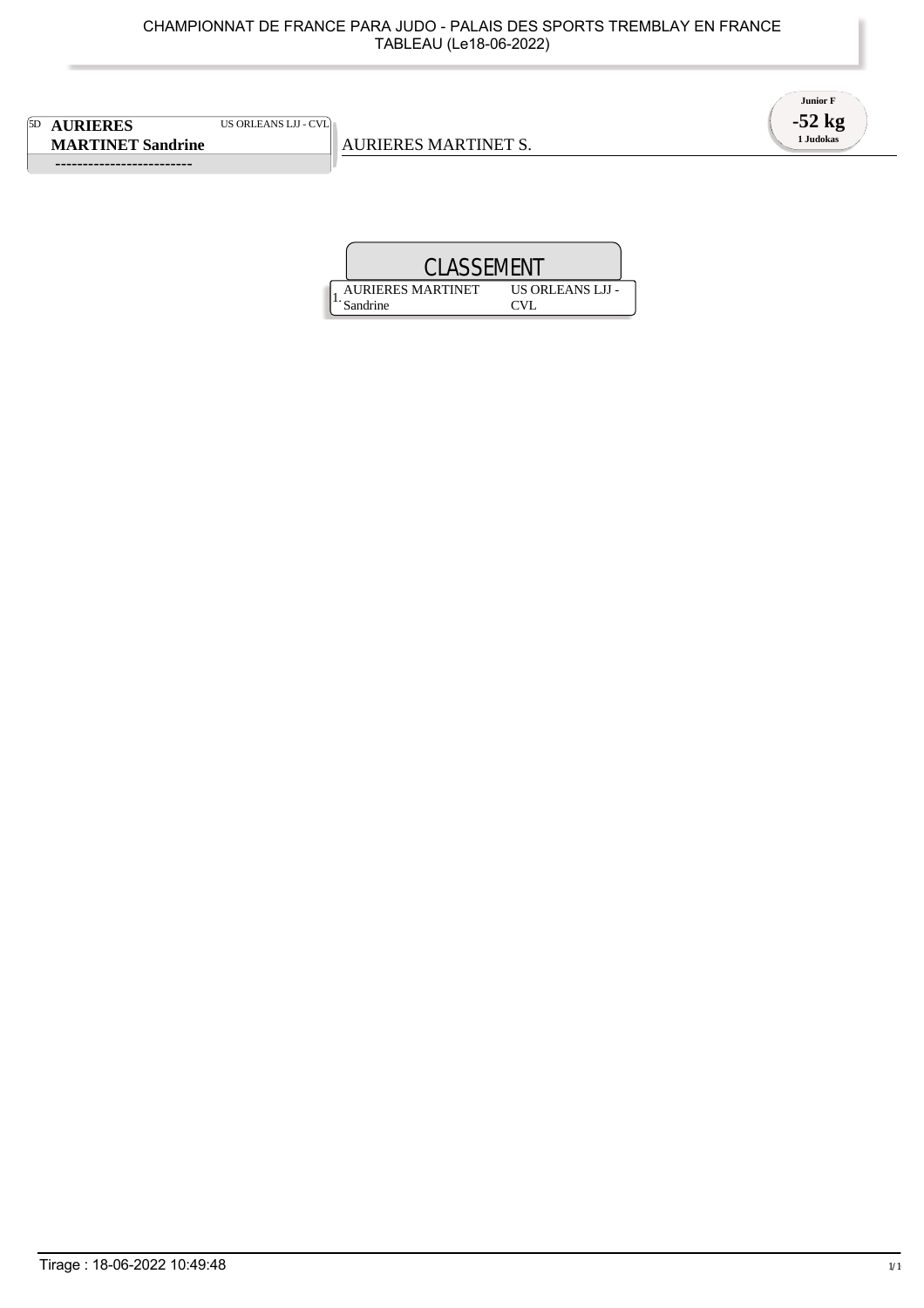|    | CHAMPIONNAT DE FRANCE PARA JUDO - PALAIS DES SPORTS TREMBLAY EN FRANCE<br>TABLEAU (Le18-06-2022) |                                          |
|----|--------------------------------------------------------------------------------------------------|------------------------------------------|
| 2D | <b>US ENTRAIGUES - PACA</b><br><b>LEZE Prescillia</b><br>LEZE P.                                 | <b>Junior F</b><br>$+78$ kg<br>1 Judokas |
|    | <b>CLASSEMENT</b>                                                                                |                                          |

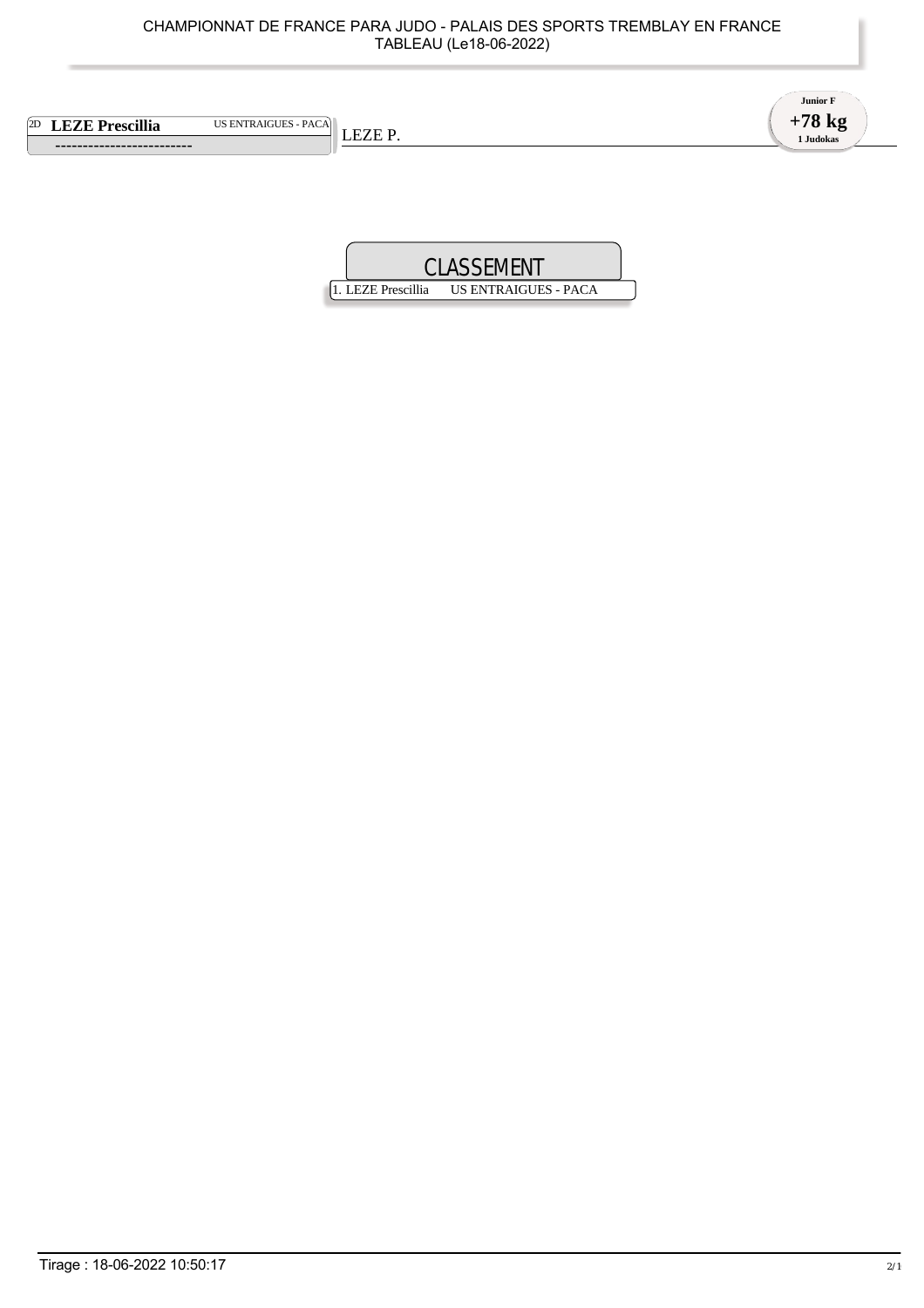| 6 judokas.                |                       |                        |   |          | Tirage: 18-06-2022 10:52:15 |          |     |                 |
|---------------------------|-----------------------|------------------------|---|----------|-----------------------------|----------|-----|-----------------|
|                           | Poule 1 (60 kg)       |                        |   |          |                             | Tapis 5  |     |                 |
| NOM et Prénom             | Ligue                 | Grade                  | 1 | 2        | 3                           | V        | P C |                 |
| <b>BERTAULT Samuel</b>    |                       |                        |   | $10 - 0$ | $10 - 0$                    | 2        | 20  |                 |
|                           | PECQUENCOURT - HDF    | (1D) 1                 |   | $00 - 1$ | $00 - 0$                    |          |     |                 |
|                           |                       |                        |   |          | $10 - 0$                    |          |     |                 |
| DE SIMONE Arnaud          | SUC - GRE             | (1D)<br>$\overline{2}$ | X |          | $00 - 0$                    |          |     | 10 <sub>2</sub> |
| <b>LACOINTE Christian</b> | ASBR JUDO JUJIT - IDF | $(CV)$ 3               | X | $\times$ |                             | $\Omega$ |     | 0 <sup>3</sup>  |
|                           |                       |                        |   |          |                             |          |     |                 |

Ordre combats : 1-2 2-3 1-3

|                              | Poule 2 (60 kg)             |          |          |         | Tapis 5              |          |    |              |
|------------------------------|-----------------------------|----------|----------|---------|----------------------|----------|----|--------------|
| NOM et Prénom                | Ligue                       | Grade    |          | 2       | 3                    | v        | P  | C            |
| <b>DEPUILLE Stephane</b>     | JUDO OISE PIC - HDF         | (1D) 1   |          | X       | $10 - 0$<br>$00 - 0$ | -1       |    | $11 \quad 2$ |
| <b>BALCOU Youn</b>           | <b>COTE DE GRANIT - BRE</b> | (1D) 2   | $10 - 0$ |         | $02 - 2$             | 2        | 20 |              |
|                              |                             |          | $01 - 2$ |         | $01 - 0$             |          |    |              |
| <b>FARGEAU Didier</b>        | <b>BRETEUIL JC - HDF</b>    | $(2D)$ 3 | X        | $\sf X$ |                      | $\Omega$ |    | 3            |
| Ordre combats: $1-2$ 2-3 1-3 |                             |          |          |         |                      |          |    |              |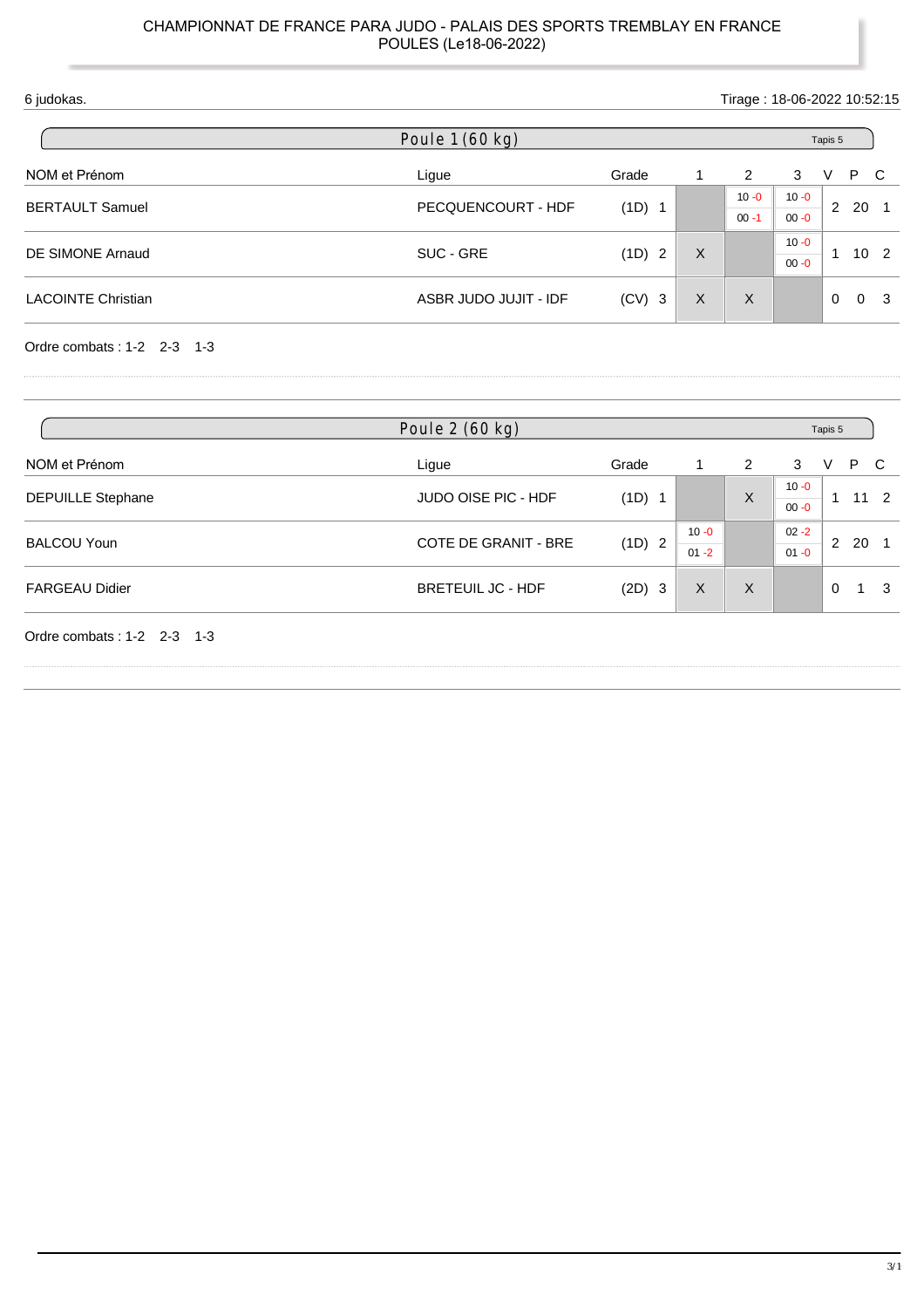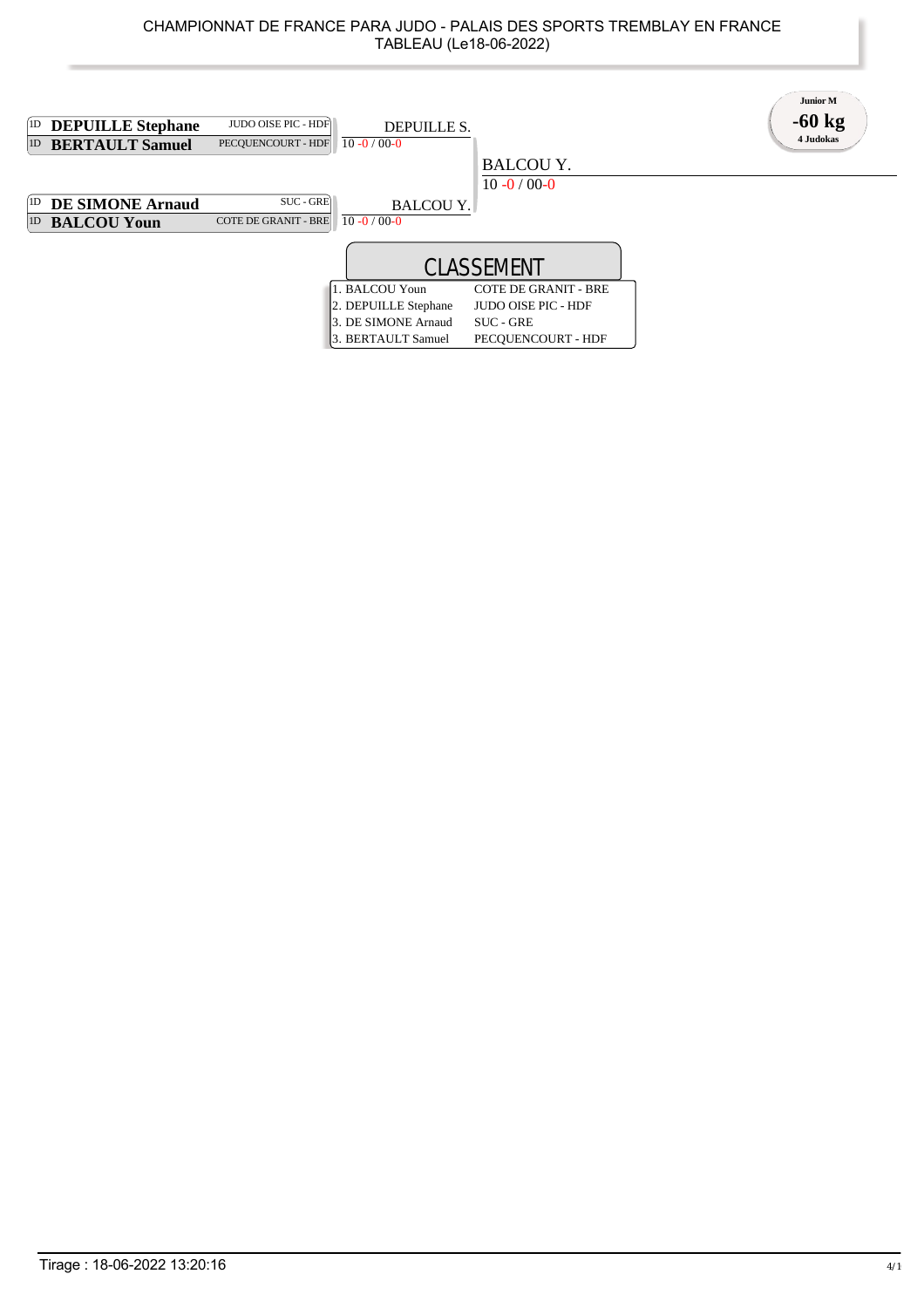| CHAMPIONNAT DE FRANCE PARA JUDO - PALAIS DES SPORTS TREMBLAY EN FRANCE<br>TABLEAU (Le18-06-2022)    |                                   |
|-----------------------------------------------------------------------------------------------------|-----------------------------------|
| <b>GUENERIE A.</b><br>$SGS$ JUDO - IDF<br>S Armindo<br>UJTM 37 - CVL<br>$10 - 0 / 00 - 0$<br>Aurele | Junior M<br>$-66$ kg<br>2 Judokas |
| <b>CLASSEMENT</b>                                                                                   |                                   |

| <b>CLASSEMENT</b>    |                       |  |
|----------------------|-----------------------|--|
| 1. GUENERIE Aurele   | <b>UJTM 37 - CVL</b>  |  |
| 2. RODRIGUES Armindo | <b>SGS JUDO - IDF</b> |  |

**CM RODRIGUES Armindo CM GUENERIE Aurele**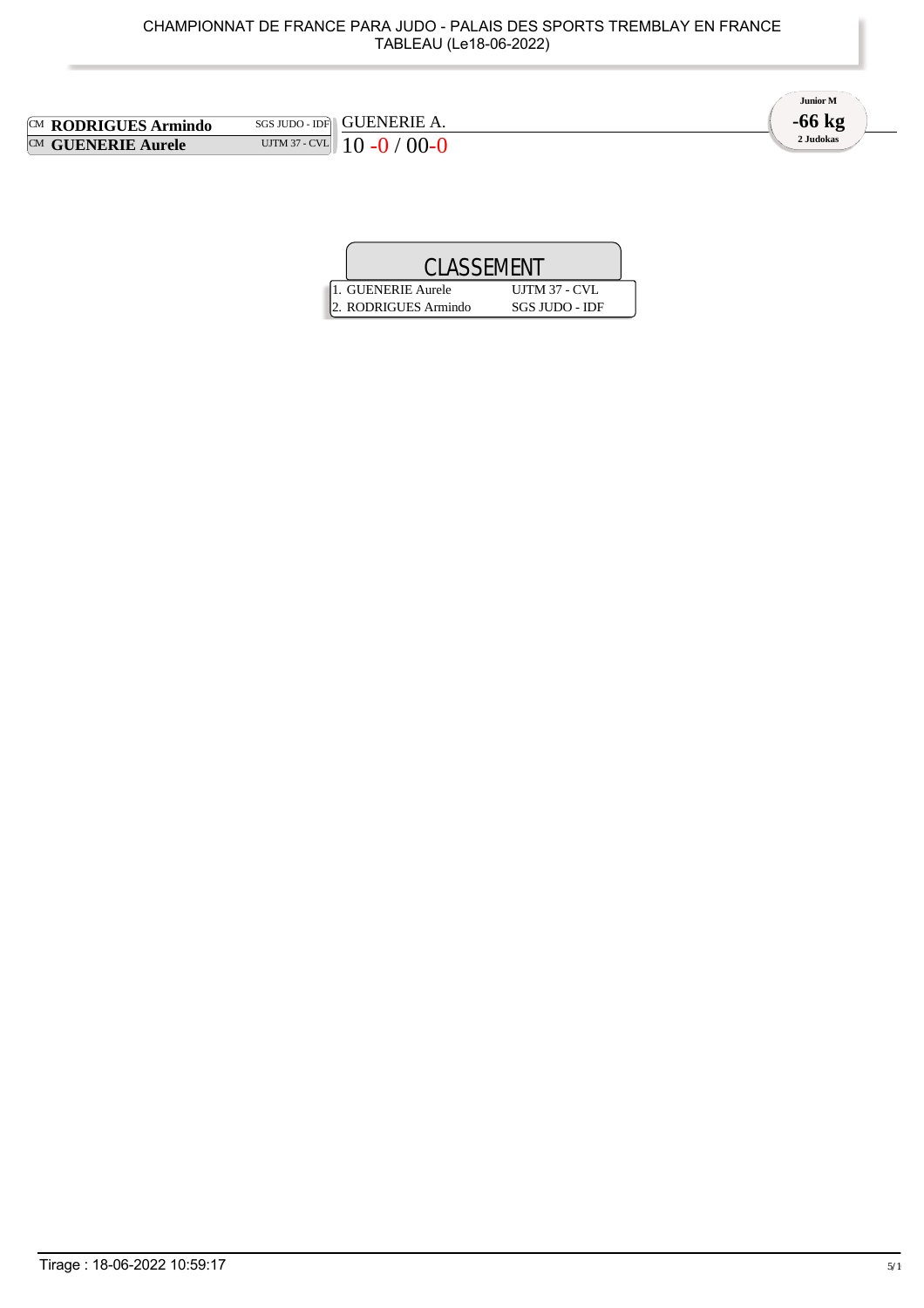| ſСM       | <b>RUBIN Anatole</b>       | DOJO NANTAIS - PDL                                    |                   | LALLAMA N.                                                                                                                                                           |                               |                                                                                                                                                                                                                                      |
|-----------|----------------------------|-------------------------------------------------------|-------------------|----------------------------------------------------------------------------------------------------------------------------------------------------------------------|-------------------------------|--------------------------------------------------------------------------------------------------------------------------------------------------------------------------------------------------------------------------------------|
| 2D        | <b>LALLAMA Naime</b>       | <b>ASCA ERMONT - IDF</b>                              | $11 - 1/00 - 0$   |                                                                                                                                                                      |                               |                                                                                                                                                                                                                                      |
|           |                            |                                                       |                   |                                                                                                                                                                      |                               | PETIT N.                                                                                                                                                                                                                             |
|           |                            |                                                       |                   |                                                                                                                                                                      | $10 - 0 / 00 - 1$             |                                                                                                                                                                                                                                      |
| 4D        | <b>BEGUET Didier</b>       | ST AMAND JUDO - CVL                                   |                   | PETIT N.                                                                                                                                                             |                               |                                                                                                                                                                                                                                      |
| 1D        | <b>PETIT Nathan</b>        | JUDO 83 TOULON - PACA                                 | $10 - 0 / 00 - 0$ |                                                                                                                                                                      |                               |                                                                                                                                                                                                                                      |
|           |                            |                                                       |                   |                                                                                                                                                                      | PETIT N.<br>$10 - 0 / 00 - 0$ |                                                                                                                                                                                                                                      |
| (1D)      | <b>VOISIN Pierre</b>       | <b>GRASSE JUDO - PACA</b>                             |                   | VOISIN P.                                                                                                                                                            |                               |                                                                                                                                                                                                                                      |
|           | <b>CM</b> VILBOIS Stephane | SC BEAUCOUZE - PDL                                    | $10 - 0 / 00 - 0$ |                                                                                                                                                                      |                               |                                                                                                                                                                                                                                      |
|           |                            |                                                       |                   |                                                                                                                                                                      |                               | EL HIRECH Y.                                                                                                                                                                                                                         |
|           |                            |                                                       |                   |                                                                                                                                                                      | $10 - 0 / 00 - 0$             |                                                                                                                                                                                                                                      |
| CВ<br> 1D | <b>LEFEBVRE Jeremy</b>     | KETSUGO ANGERS - PDL<br>JAK LAMBERSART - HDF          | $10 - 0 / 00 - 0$ | EL HIRECH Y.                                                                                                                                                         |                               |                                                                                                                                                                                                                                      |
|           | <b>EL HIRECH Youssef</b>   |                                                       |                   |                                                                                                                                                                      |                               |                                                                                                                                                                                                                                      |
|           |                            |                                                       |                   | 1. PETIT Nathan<br>2. EL HIRECH Youssef<br>3. RUBIN Anatole<br>3. LALLAMA Naime<br>5. VOISIN Pierre<br>5. VILBOIS Stephane<br>7. BEGUET Didier<br>7. LEFEBVRE Jeremy |                               | <b>CLASSEMENT</b><br>JUDO 83 TOULON - PACA<br>JAK LAMBERSART - HDF<br><b>DOJO NANTAIS - PDL</b><br><b>ASCA ERMONT - IDF</b><br><b>GRASSE JUDO - PACA</b><br><b>SC BEAUCOUZE - PDL</b><br>ST AMAND JUDO - CVL<br>KETSUGO ANGERS - PDL |
|           |                            | <b>RUBIN A.</b><br>$02 - 0/01 - 0$<br><b>BEGUET D</b> |                   | RUBIN A.<br>RUBIN A.<br>$02 - 0 / 00 - 0$<br>VOISIN P.                                                                                                               |                               |                                                                                                                                                                                                                                      |

|                           | $\sqrt{2}$                    |                                 |
|---------------------------|-------------------------------|---------------------------------|
| VILBOIS S.<br>LEFEBVRE J. | VILBOIS S.<br>$02 - 0/00 - 0$ | LALLAMA N.<br>$10 - 1 / 00 - 0$ |
|                           | LALLAMA N.                    |                                 |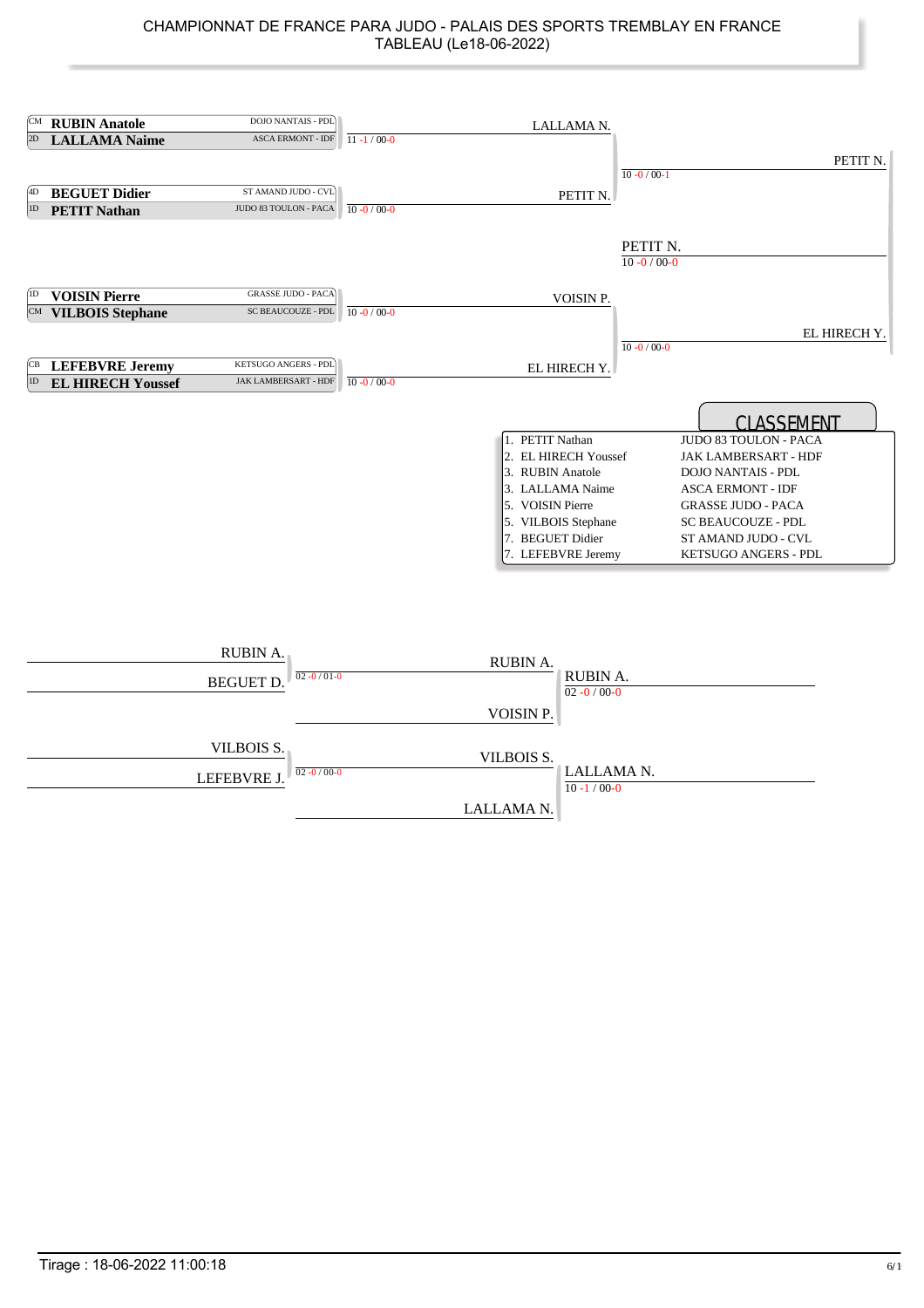|                                                             | CHAMPIONNAT DE FRANCE PARA JUDO - PALAIS DES SPORTS TREMBLAY EN FRANCE<br>TABLEAU (Le18-06-2022) |                                   |
|-------------------------------------------------------------|--------------------------------------------------------------------------------------------------|-----------------------------------|
| <sup>[1D</sup> BALCOU Dorian<br><b>COTE DE GRANIT - BRE</b> | <b>BALCOU D.</b>                                                                                 | Junior M<br>$-81$ kg<br>1 Judokas |
|                                                             | <b>CLASSEMENT</b>                                                                                |                                   |

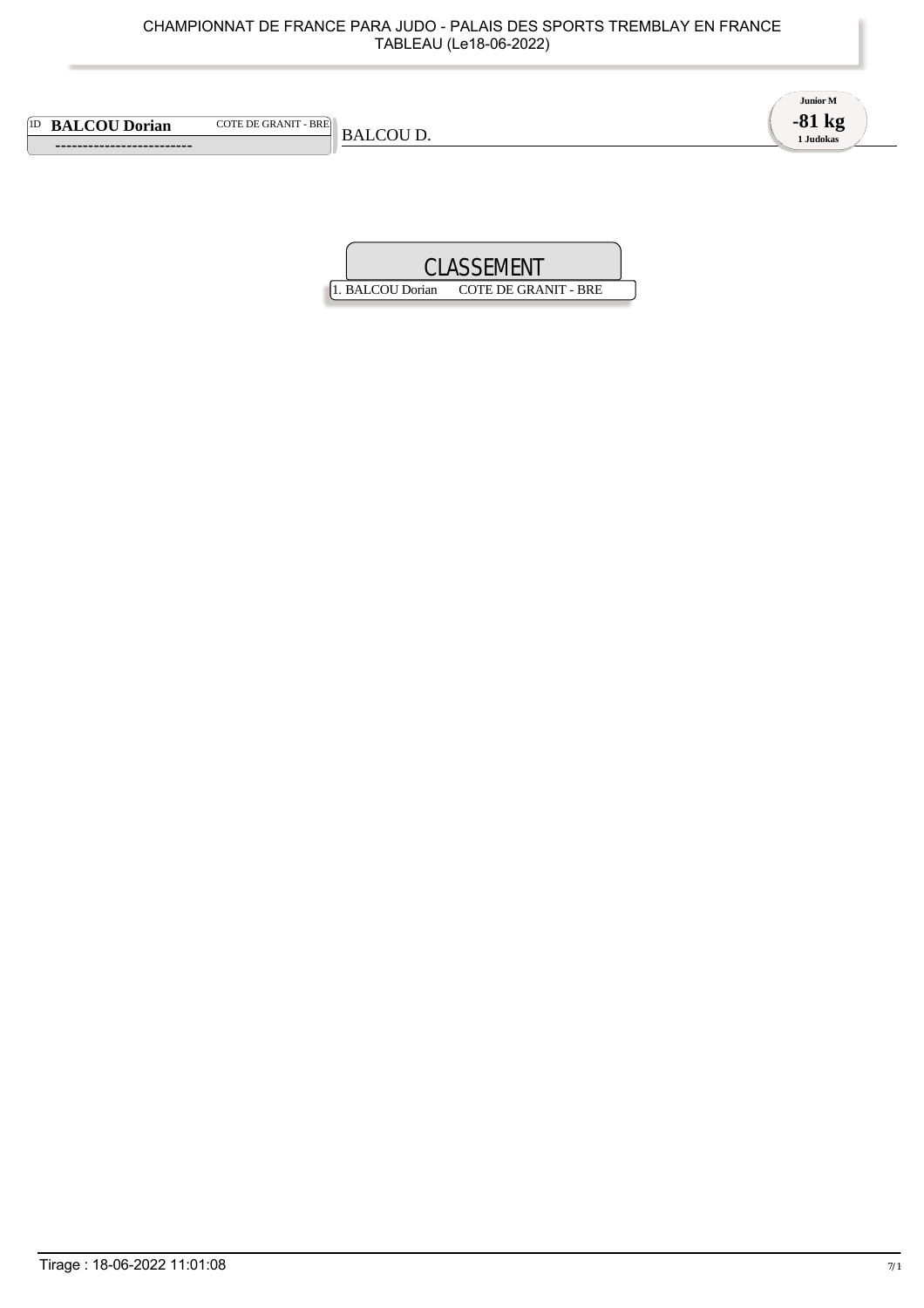| 3 judokas.                   |                              |          |   |                |          |              |     | Tirage: 18-06-2022 11:02:54 |
|------------------------------|------------------------------|----------|---|----------------|----------|--------------|-----|-----------------------------|
|                              | Poule 1 (90 kg)              |          |   |                |          | Tapis 5      |     |                             |
| NOM et Prénom                | Ligue                        | Grade    |   | $\overline{2}$ | 3        | V            | P C |                             |
| LATCHOUMANAYA Helios         | ASBR JUDO JUJIT - IDF        |          |   | $11 - 0$       | $10 - 0$ | $2^{\circ}$  |     | - 1                         |
|                              |                              | (1D) 1   |   | $00 - 0$       | $00 - 0$ |              | 20  |                             |
|                              |                              |          |   |                | $01 - 1$ |              |     |                             |
| <b>DIDOT Charles</b>         | <b>JC ROCHEFORTAIS - NAQ</b> | $(CN)$ 2 | X |                | $00 - 2$ | $\mathbf{1}$ |     | $1\quad 2$                  |
| <b>FERJULE Nicolas</b>       | SAMOURAI CLUB - MAR          | $(CV)$ 3 | X | X              |          | $\Omega$     |     | 0 <sup>3</sup>              |
| Ordre combats: $1-2$ 2-3 1-3 |                              |          |   |                |          |              |     |                             |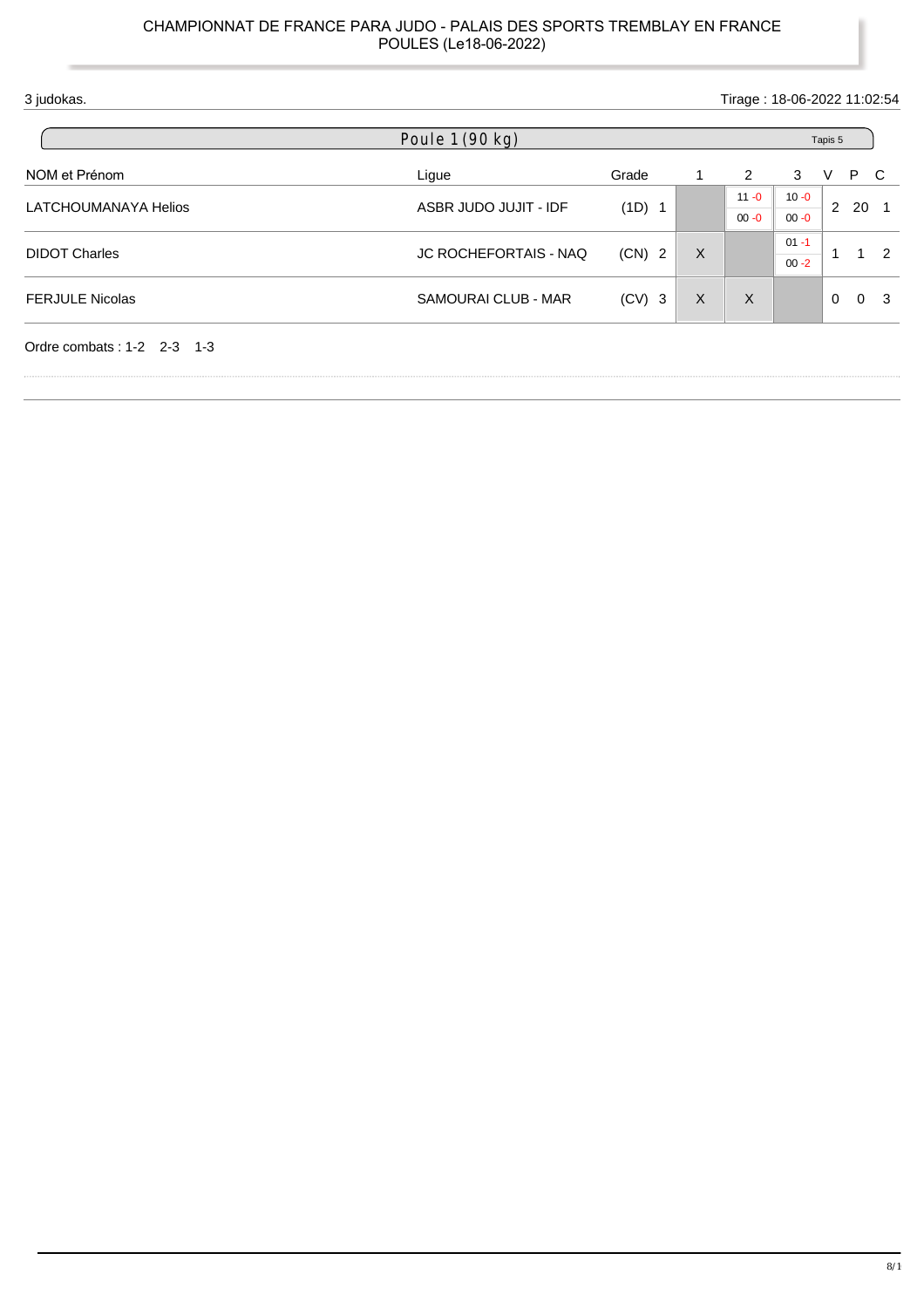5 judokas. Tirage : 18-06-2022 11:04:58

| Poule 1 (100 kg)            |                              |          |          |              |          | Tapis 5              |                      |          |                |                 |
|-----------------------------|------------------------------|----------|----------|--------------|----------|----------------------|----------------------|----------|----------------|-----------------|
| NOM et Prénom               | Ligue                        | Grade    | 1        | 2            | 3        | 4                    | 5                    | V        | P C            |                 |
| DE LARMINAT Alban           | ASBR JUDO JUJIT - IDF        | $(CB)$ 1 |          | $\mathsf{X}$ | X        | $10 - 0$<br>$00 - 0$ | $10 - 0$<br>$00 - M$ |          | $2\ 20\ 3$     |                 |
| <b>HAMIDI Djibril</b>       | <b>RED STAR C.MONT - IDF</b> | $(CM)$ 2 | $10 - 0$ |              | $10 - 0$ | $10 - 0$             | $10 - 0$             | 4        | 40 1           |                 |
|                             |                              |          | $00 - 0$ |              | $00 - 0$ | $00 - 0$             | $00 - F$             |          |                |                 |
| <b>ZORGANI Nacer Eddine</b> | PSG JUDO - IDF               | $(CM)$ 3 | $02 - 0$ | X            |          | $10 - 0$             | $10 - 0$             | 3        | 30 2           |                 |
|                             |                              |          | $00 - 0$ |              |          | $00 - 0$             | $00 - F$             |          |                |                 |
| <b>PRONOST Pascal</b>       | A.FREBAULT. LRT - BRE        | $(1D)$ 4 | $\sf X$  | X            | X        |                      | X                    | $\Omega$ | $\overline{0}$ | 5               |
| <b>ROLLO Gerald</b>         | A.FREBAULT. LRT - BRE        | (3D) 5   | $\times$ | $\sf X$      | X        | $11 - 0$             |                      | 1        |                | 10 <sub>4</sub> |
|                             |                              |          |          |              |          | $00 - 0$             |                      |          |                |                 |